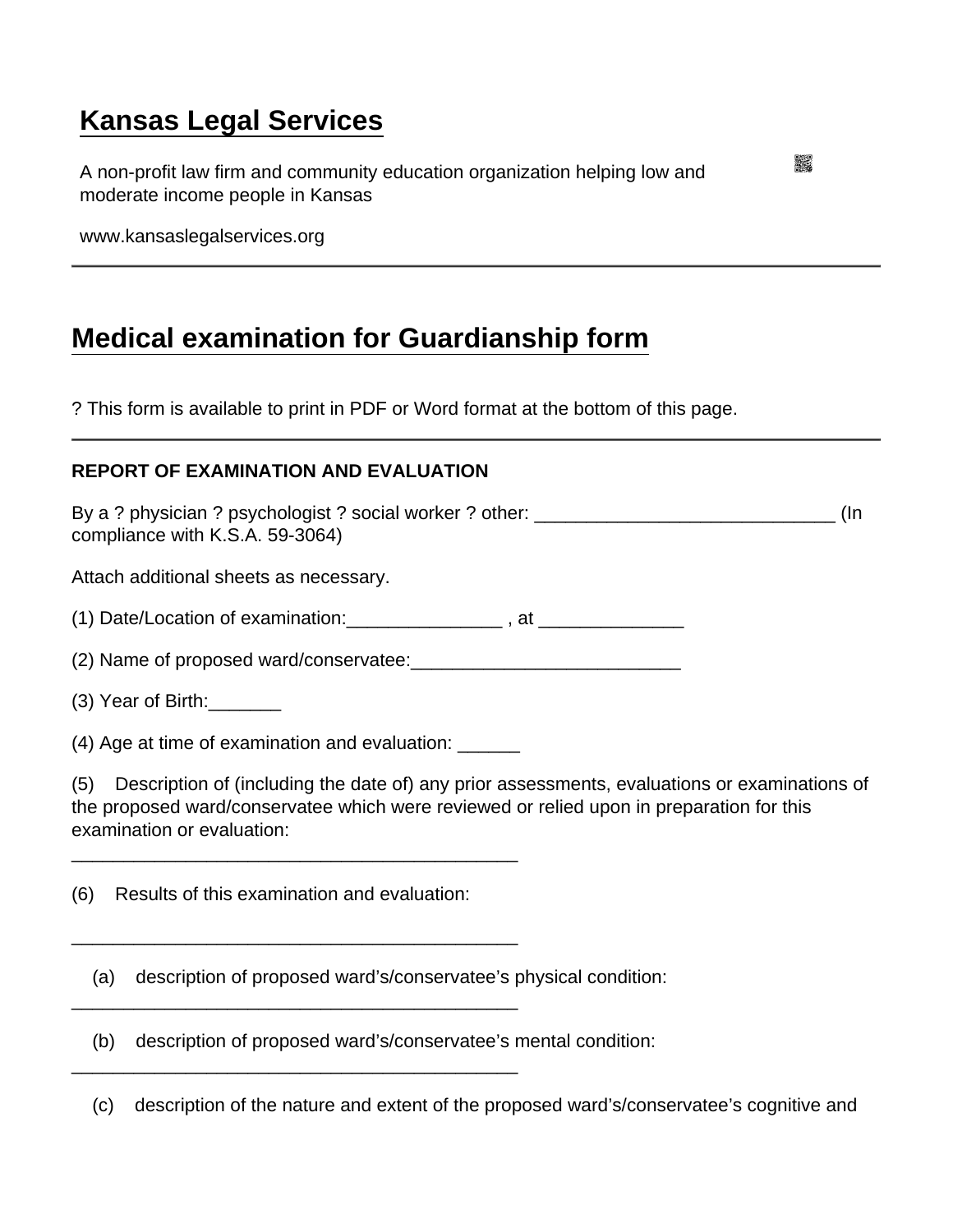functional abilities and limitations:

\_\_\_\_\_\_\_\_\_\_\_\_\_\_\_\_\_\_\_\_\_\_\_\_\_\_\_\_\_\_\_\_\_\_\_\_\_\_\_\_\_\_\_

\_\_\_\_\_\_\_\_\_\_\_\_\_\_\_\_\_\_\_\_\_\_\_\_\_\_\_\_\_\_\_\_\_\_\_\_\_\_\_\_\_\_\_

\_\_\_\_\_\_\_\_\_\_\_\_\_\_\_\_\_\_\_\_\_\_\_\_\_\_\_\_\_\_\_\_\_\_\_\_\_\_\_\_\_\_\_

\_\_\_\_\_\_\_\_\_\_\_\_\_\_\_\_\_\_\_\_\_\_\_\_\_\_\_\_\_\_\_\_\_\_\_\_\_\_\_\_\_\_\_

\_\_\_\_\_\_\_\_\_\_\_\_\_\_\_\_\_\_\_\_\_\_\_\_\_\_\_\_\_\_\_\_\_\_\_\_\_\_\_\_\_\_\_

 (d) description of any adaptive behaviors or skills, or other assistive technologies which the proposed ward/conservatee employs to alleviate his/her limitations:

(e) prognosis for improvement of the proposed ward's/conservatee's limitations:

 (f) recommendations for treatment or rehabilitation, or for other measures which may improve or alleviate the proposed ward's/conservatee's limitations (taking into account the proposed ward's/conservatee's education and developmental potentials):

(7) Names(s)/qualification of other professional(s) performing this examination and evaluation with you:

\_\_\_\_\_\_\_\_\_\_\_\_\_\_\_\_\_\_\_\_\_\_\_\_\_\_\_\_\_\_\_\_\_\_\_\_\_\_\_\_\_\_\_ (Name) (Title)

(Name) (Title)

(8) Certification/opinion. I hereby certify under penalty of perjury that I/we have personally completed an independent examination and evaluation of the proposed ward/conservatee named above, and that this report contains an accurate summary of the results and findings of that examination and evaluation. Further information concerning these findings may be obtained by contacting\_\_\_\_\_\_\_\_\_\_\_\_\_\_\_\_\_\_at\_\_\_\_\_\_\_\_\_\_\_\_\_\_. Based upon these findings, it is my/our opinion that the proposed ward/conservatee:

(Check as appropriate)

? has the capacity to meet essential needs for physical health, safety or welfare

? does not have the capacity to meet essential needs for physical health, safety or

welfare, and is therefore, in my/our opinion, an adult/minor with an impairment.

? has the capacity to manage the estate

 ? does not have the capacity to manage the estate and is therefore, in my/our opinion, an adult/minor with an impairment

(9) Participation: It is further my/our opinion that the proposed ward/conservatee:

(Check as appropriate)

? should be able to participate in the court proceedings associated with this